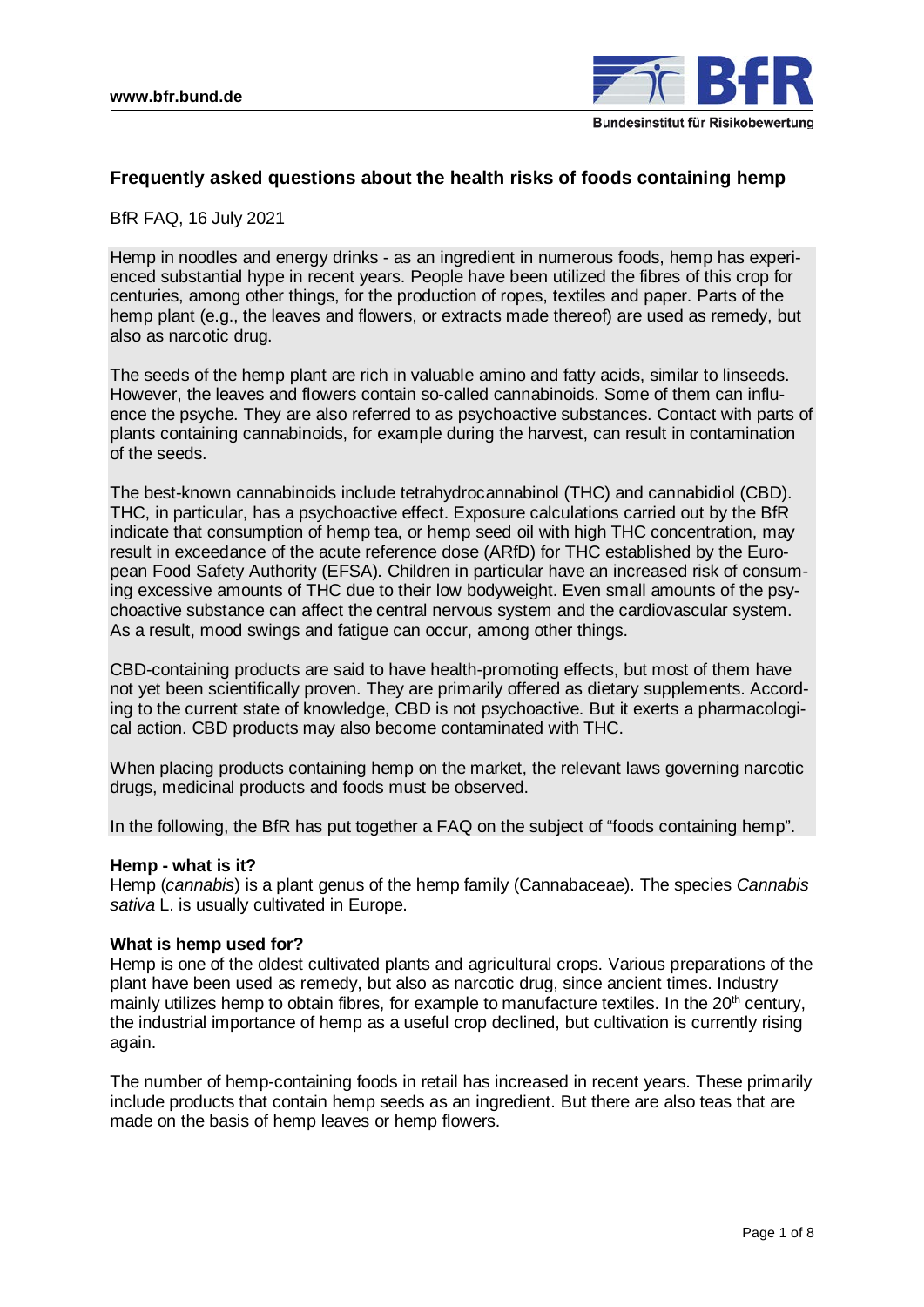

In the European Union (EU), hemp seeds - in the form of hemp oil, hemp flour or press cakes resulting from oil extraction - as well as hemp fibres from certain types of hemp, approved for this purpose, are used as animal feed.

### **Which hemp-containing foods are on the market?**

The range of hemp-containing foods on the market has grown in recent years. Hemp seeds are most often used as the main ingredient. For example, there are:

- $\triangleright$  Edible oil derived from hemp seeds
- $\triangleright$  Foods that contain the oil as an ingredient
- $\triangleright$  Foods that contain hemp seeds or the protein powder derived from hemp seeds (e.g., muesli bars, pasta)
- $\triangleright$  Dietary supplements that contain protein powder made mainly from hemp seeds.

In addition, there are also foods that contain other parts of the hemp plant, e.g.:

- $\triangleright$  Teas made from hemp leaves and/or hemp flowers
- $\triangleright$  Other foods that contain extracts from the leaves and / or flowers (e.g., energy drinks)
- $\triangleright$  Food supplements that contain extracts from the leaves and/or flowers of the hemp plant.

Important: Products containing hemp can generally only be marketed as food, if they are not classified as narcotic drugs or medicinal products and the food itself is deemed as being safe (see also the questions "Do hemp-containing foods fall under the Narcotic Drugs Act?" and "Is it true that a maximum content of 0.2 % THC applies to hemp?").

### **Do foods containing hemp fall under the Narcotic Drugs Act?**

Cannabis (marijuana, plants and parts of plants belonging to the genus *Cannabis*), cannabis resin (hashish, the secreted resin from plants belonging to the genus *Cannabis*), THC and other tetrahydrocannabinols are listed as narcotic drugs in the Narcotic Drugs Act (BtMG). Exceptions to this are, amongst others, the hemp seeds - provided that they are not intended for unauthorised cultivation - as they do not contain any THC as an ingredient. Accordingly, foods made from the seeds are generally not subject to the Narcotic Drugs Act.

The situation may be different for products that contain leaves and/or flowers of industrial hemp, since plant parts other than the seeds are only exempted from the Narcotic Drugs Act under very specific conditions. The legal situation here is very complex. In individual cases, such products can be deemed by the competent authorities as being narcotic drugs under certain circumstances. The Federal Opium Agency at the Federal Institute for Drugs and Medical Devices (BfArM) provides legally binding information on questions relating to narcotics law: [https://www.bfarm.de/DE/Bundesopiumstelle/\\_node.html](https://www.bfarm.de/DE/Bundesopiumstelle/_node.html)

### **What ingredients does hemp contain?**

So far, over 560 different substances have been identified in the hemp plant. The seeds have a high content of fatty oil (25-35 %) and protein (20-25 %) and provide all essential amino and fatty acids. The fatty acid profile - comparable to nuts, linseeds or chia seeds - has a high proportion of unsaturated fatty acids and is therefore considered valuable from a nutritional perspective.

With the exception of the seeds and roots, the entire hemp plant has glandular hairs that produce a resin that consists of around 80-90 % cannabinoids. To date, over 120 different cannabinoids have been identified; they also include the common cannabinoids THC and CBD. Cannabinoids are not found in the seeds as ingredients due to the lack of glandular hairs. It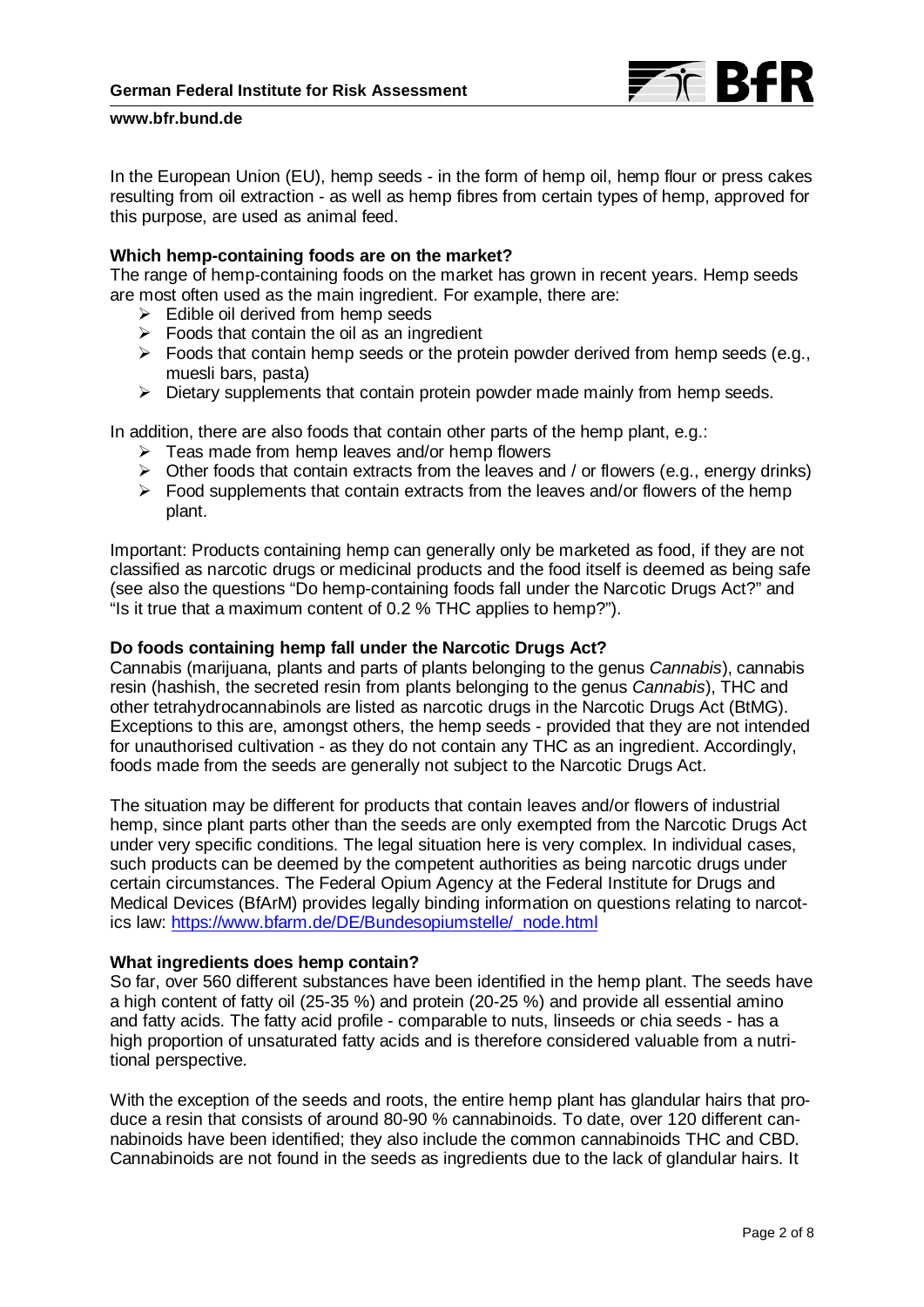

is assumed that the THC levels measured in hemp seeds and the foods made from them (including hemp protein, hemp seed oil) represent a contamination caused by contact with THC-containing parts of plants during the harvest or processing.

### **Which ingredients of the hemp plant cause intoxication?**

The cannabinoid THC is primarily held responsible for the psychoactive effects of cannabis products. THC has a perception-altering effect. THC is a natural component of hemp. It is formed there in the glandular hairs located on the leaves, leaf veins and inflorescences of the plant. A particularly large number of glandular hairs can be found in the area of the inflorescences, especially in female plants. The hemp seeds, on the other hand, have no glandular hairs and therefore do not contain any THC as an ingredient. However, contact with parts of plants containing THC, for example during the harvest, can result in contamination of the seeds. How much THC a hemp plant contains also depends on the varieties. In the varieties allowed for industrial hemp cultivation in Germany, the amount of THC is currently set at a maximum of 0.2 %.

The hemp plant contains a mixture of THC and THC carboxylic acid (THCA), a biosynthetic precursor of THC, which itself has no psychoactive effect. According to a publication by Jung *et al.* cited by the European Food Safety Authority (EFSA), around 90 % of the total of THC and THCA should be in the form of THCA in fresh plant material. This statement is made in the publication by Jung *et al.* but not supported by experimental evidence. Experimental studies by other authors have shown that although THCA is dominant in most cases, the exact ratio between THCA and THC can vary widely. When exposed to heat, THC carboxylic acid can convert into THC. Because certain analytical methods can only determine the sum of THC and THC carboxylic acid, this sum is also referred to as total THC.

In addition to THC, other cannabinoids found in smaller quantities in the hemp plant also have psychoactive properties. The cannabinoid CBD, which occurs in higher quantities in industrial hemp, however, does not possess a psychoactive effect with regard to the effects described for THC, since CBD has only an extremely low affinity for the cannabinoid receptors.

## **What is the difference between industrial hemp varieties and "narcotic hemp" or "medicinal hemp"?**

Industrial hemp (industrial hemp, fibre hemp) is the term used to describe hemp varieties that have only low levels of the cannabinoid THC compared to narcotic or medicinal hemp. With certain exceptions, industrial hemp is also subject to the regulations of the Narcotic Drugs Act. The cultivation of industrial hemp is permitted in the EU under strict conditions. However, only certified varieties that are listed in the EU Common Catalogue of varieties of agricultural plant species are allowed to be cultivated. In Germany, the cultivation of industrial hemp is monitored by the Federal Office for Agriculture and Food (BLE). Currently, according to the legal regulations, the varieties approved for industrial hemp cultivation in Germany must not exceed a THC concentration of 0.2 % based on the dry matter. Further information is available under the following link: [https://www.ble.de/DE/Themen/Land](https://www.ble.de/DE/Themen/Landwirtschaft/Nutzhanf/nutzhanf_node.html)[wirtschaft/Nutzhanf/nutzhanf\\_node.html](https://www.ble.de/DE/Themen/Landwirtschaft/Nutzhanf/nutzhanf_node.html)

## **What health risks do foods containing hemp pose?**

According to Article 14 of Regulation (EC) No. 178/2002, food shall be deemed to be safe This also applies to foods containing hemp. The responsibility for this lies primarily with the food business operators.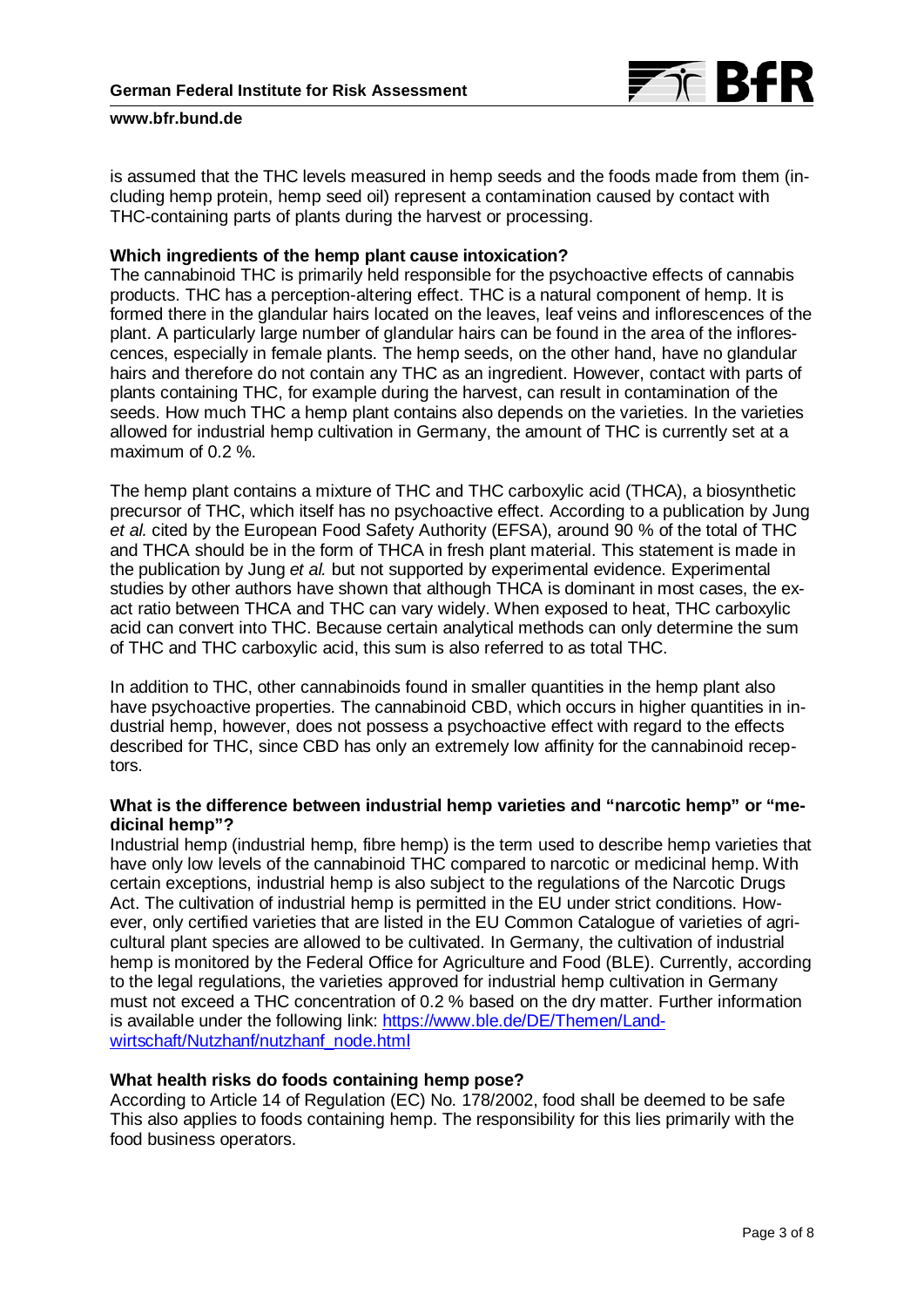

With regard to a possible health risk, the focus in the case of foods containing hemp is the psychoactive ingredient THC. It is known from animal studies on chronic toxicity that the long-term intake of THC can mediate various undesirable effects. These include the suppression of the body's own immune system (immunosuppressive effect) as well as negative effects on fertility. However, these effects were only observed at higher intake levels. For the risk assessment of foods containing hemp, the psychoactive effects that occur even with lower intake are in the foreground.

In 2015, the European Food Safety Authority (EFSA) assessed the health risks that can arise from foods containing hemp. Accordingly, an effect on the central nervous system and the cardiovascular system is to be expected in humans after ingestion of smaller amounts of THC. This can lead to mood swings and fatigue, for example. These effects have already been observed at an intake of 2.5 milligrams per person (corresponding to approximately 0.036 milligrams per kilogram of bodyweight assuming a bodyweight of 70 kilograms) - both after single and repeated intake. This dose was therefore regarded as the "lowest observed adverse effect level" (LOAEL). On this basis, the EFSA established an acute reference dose (ARfD) of 0.001 milligrams of THC per kilogram of body weight. The ARfD indicates the estimated maximum intake of THC that can be consumed in the course of one day - either during one meal or during several meals - without a detectable health risk.

## **Is it true that particularly strict standards were applied in the assessment process of THC?**

The procedure for the toxicological assessment of THC by the EFSA and the BfR followed the established guidelines. In a first step, the most sensitive toxicologically relevant endpoint was identified on the basis of the available studies. A dose of 2.5 milligrams per person was regarded as the "lowest dose with observed adverse effects" (LOAEL).

In a further step, an acute reference dose (ARfD) was derived using the LOAEL as a reference point and an extrapolation factor of 30. Following international standards, an extrapolation factor is made up of a factor of three for extrapolating from the LOAEL to the "highest dose at which no adverse effects are observed" (NOAEL, No observed adverse effect level) and a factor of 10 for taking into account the different sensitivities among the population. The derived ARfD is intended to ensure that sensitive individuals in the population are also adequately protected. The size of the extrapolation factors used corresponds to the international standards for toxicological assessments.

## **Which foods can cause particularly high intake levels of THC?**

The BfR does not currently have any representative data on the consumption quantities of foods containing hemp, therefore, a reliable exposure assessment has not yet been possible.

However, exposure calculations performed by the BfR indicate that the consumption of hemp tea, as well as hemp seed oil with high tetrahydrocannabinol (THC) levels, may result in exceedance of the acute reference dose (ARfD) for THC derived by EFSA. Children, in particular, possess an elevated risk of consuming excessive amounts of THC due to their low bodyweight.

Hemp seeds do not naturally contain cannabinoids. In the course of extraction and processing, however, hemp seeds may be contaminated with cannabinoids (contamination). The concentrations can generally be kept low through suitable conditions during the harvest and further processing. Accordingly, most hemp seed oils have such low THC concentrations that they can be regarded as harmless from a toxicological standpoint.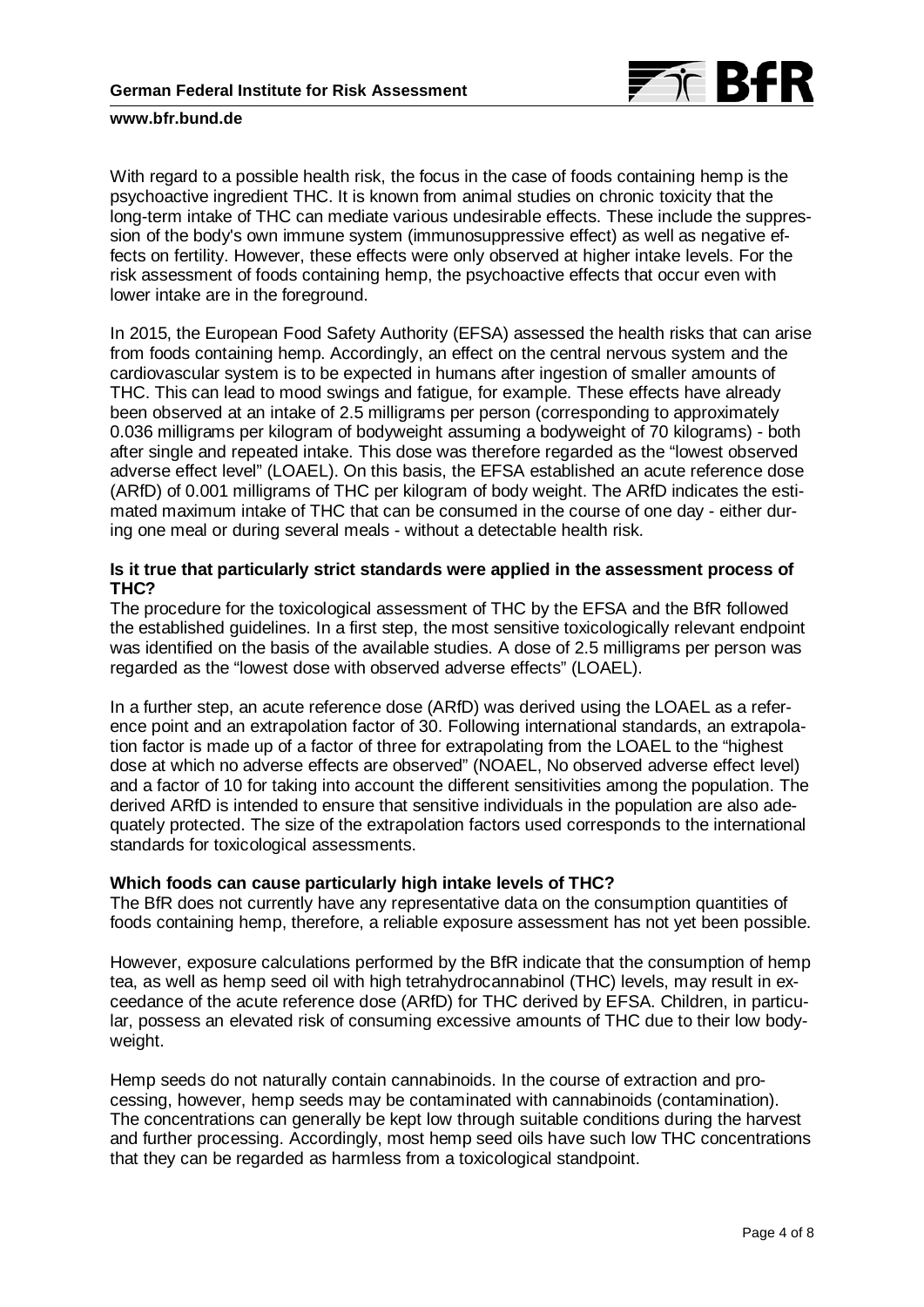

In the case of hemp tea and other hemp products containing hemp leaves and possibly hemp flowers, however, THC is not a contaminant, but an ingredient. The THC level is subject to large fluctuations depending on the hemp varieties as well as various environmental factors. From the BfR's point of view, it is therefore doubtful whether the levels in these foods can be reliably reduced.

So-called CBD oils primarily contain the cannabinoid cannabidiol (CBD). CBD does not have a psychoactive effect with regard to the effects described for THC, since CBD has only an extremely low affinity for the cannabinoid receptors. In particular, CBD oils made from hemp extracts can also contain THC. There is currently no reliable information about THC levels in CBD oils. It should be pointed out that the Federal Office of Consumer Protection and Food Safety (BVL), which is responsible for risk management, states that it "[...] is currently not aware of any case where cannabidiol (CBD) in food, including food supplements, would be legally marketable within the European Union

### **Are there any maximum levels for THC in foods?**

There are currently no uniform maximum levels for THC in foods within the EU. The introduction of EU maximum levels for hemp seeds and products made from them such as hemp seed oil is currently being discussed at EU level. In Germany, the former Federal Institute for Consumer Health Protection and Veterinary Medicine (BgVV) published guidance values for maximum THC concentrations in various food groups in 2000. These were 0.005 milligrams per kilogram for non-alcoholic and alcoholic beverages, 5 milligrams per kilogram for edible oils and 0.150 milligrams per kilogram for all other foods and were related to ready-to-eat foods. From BfR's point of view, based on the current state of knowledge, these guidance values are no longer suitable, in all cases, to ensure an adequate level of protection, since the ARfD can be exceeded, especially for oils, even if the guidance values are adhered to. An additional difficulty is the fact that the group "all other foods" currently includes a large number of different hemp-containing foods that were not on the market when the guidance values were established in 2000 and therefore could not be taken into account, which is why the relevance of this guidance value is also questionable.

Even without legally stipulated maximum levels, foods containing hemp may not be placed on the market with arbitrarily high THC concentrations. Rather, foods containing hemp must comply with the general provisions of food law under Regulation (EC) No. 178/2002. Products containing hemp can generally only be marketed as food, if they are not classified as narcotic drugs or medicinal products and the food itself is deemed as being safe (see also the questions "Do hemp-containing foods fall under the Narcotic Drugs Act?" and "Is it true that a maximum level of 0.2 % THC applies to hemp?"). It is the responsibility of the food business operator to check compliance with legal requirements before marketing.

## **Is it true that a maximum level of 0.2 % THC applies to hemp?**

The cited content of 0.2 % for THC is primarily relevant for the narcotics classification of herbal raw materials. Since hemp plants with higher concentrations generally fall under the Narcotic Drugs Act, such parts of the plant can usually not be used as food. It should be noted that even hemp plants with lower concentrations can be viewed as narcotics if, for example, abuse of the products in question for the purpose of intoxication cannot be ruled out. However, the value of 0.2 % is not suitable for the toxicological assessment of food. There are currently no uniform maximum THC levels for foods in the EU. However, EFSA has established an acute reference dose (ARfD) for food. This indicates the estimated maximum amount of THC that can be consumed in the course of one day - either during one meal or during several meals - without detectable health risk.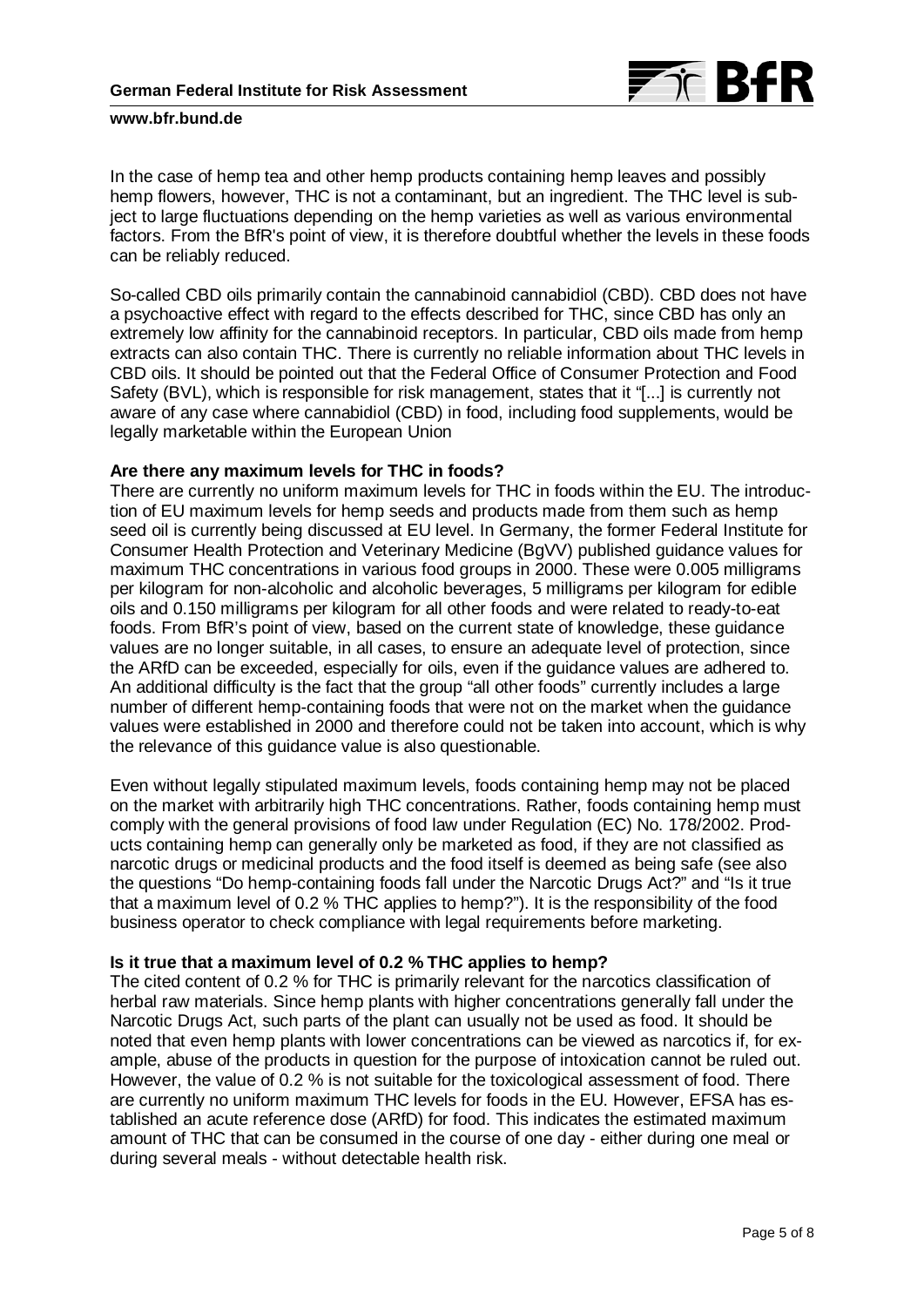

The following example illustrates why a maximum level of 0.2% THC in raw plant material is not suitable for the assessment of food:

THC levels in foods containing hemp should not lead to intake levels above the ARfD of 0.001 milligrams of THC per kilogram of bodyweight. The consumption of only 1000 milligrams of a food with a THC content of 0.2% leads to an intake of 2 milligrams of THC. For an adult with a body weight of 70 kilograms, this would correspond to about 30 times the ARfD being exceeded (~0.03 milligrams per kilogram of bodyweight). In the case of children or people with a lower bodyweight or in the case of higher consumption quantities, this excess would be even higher.

## **On what basis can foods containing hemp be assessed toxicologically?**

The BfR recommends that toxicological assessment of foods containing hemp be performed on the basis of the acute reference dose (ARfD) for THC of 0.001 milligrams/kilogram bodyweight established by EFSA. The ARfD indicates the estimated maximum intake of THC that can be consumed in the course of one day - either during one meal or during several meals without a detectable health risk. From BfR's point of view, each product should be evaluated on a case-by-case basis to assess whether the ARfD may be exceeded.

The measured THC levels and the estimated consumption are used for the determination. Information on the estimated consumption quantities is available from EFSA in the form of the "EFSA Comprehensive European Food Consumption Database" or from consumption studies. In the case of dietary supplements, the recommended daily intake can be used, which is legally required for dietary supplements.

### **Why does the BfR recommend that THC carboxylic acid be taken into account in the assessment?**

The acute reference dose (ARfD) was derived on the basis of studies with pure THC. The precursor substance THC carboxylic acid, on the other hand, has no psychoactive properties. From a toxicological point of view, it still makes sense to use total THC - i.e., the sum of THC and THC carboxylic acid - for the toxicological assessment, provided that the measured values relate to the starting products. This procedure is also intended for the assessment of maximum levels that is currently being discussed at European level.

Heat treatment during further food processing cannot be excluded for the majority of the available raw material containing hemp, e.g., the roasting of hemp seeds or the use of hemp seed oil for frying. As a result of the heating, the THC carboxylic acid contained in the raw material may have been partially or completely converted into THC in the ready-to-eat food. It therefore seems appropriate to use the total content of THC and THC-carboxylic acid determined in the raw material for assessments and relate it directly to the ARfD.

From the BfR's point of view, however, this approach should be derogated from, if in individual cases it is not expected that a particular product will undergo further thermal treatment. This would be the case with dietary supplements in the form of capsules or tablets. Only the measured THC content should be used for comparison with the ARfD.

## **Do different ingredients of the hemp plant influence each other?**

Findings are repeatedly discussed in the literature, which suggest other ingredients of the hemp plant may weaken the undesirable effects of THC. However, the relevant data situation is contradictory. From a toxicological point of view, THC that occurs naturally in foods containing hemp cannot be assessed differently from the isolated or synthetically produced pure substance based on the current state of knowledge.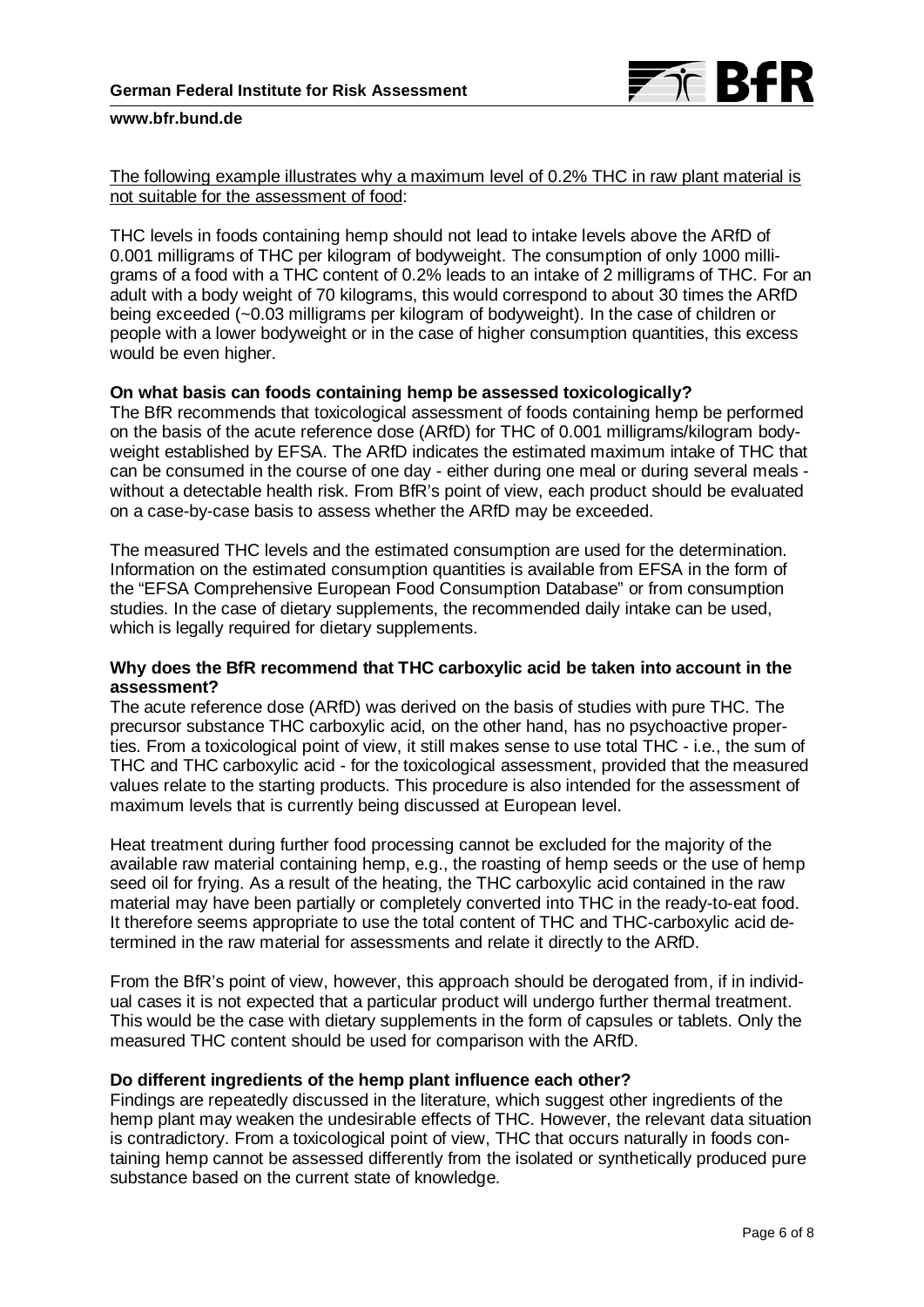

# **Is it possible for a drug test to return a positive result after consuming foods containing hemp?**

There is currently no reliable answer to this question. In the literature, it is described that positive results in forensic tests are in principle possible after consumption of food containing hemp. The BfR therefore referred to this fact in its opinion from 2018. The positive results were usually obtained after consuming products with a relatively high THC levels. The consumption of contaminated products with low levels generally did not lead to positive results. Information on this issue can be found, for example, in a review by Lachenmeier *et al.* (Foods Containing Hemp - An Update, 2019).

If, for example, the acute reference dose (ARfD) for THC of 0.001 milligrams per kilogram of bodyweight is not exceeded when consuming slightly contaminated products, positive findings in forensic tests are rather unlikely. However, the exact concentrations of THC or its metabolic products in various body fluids can be influenced by a large number of factors. With prolonged consumption, the substances can also accumulate in the body. For this reason, it is currently not possible to conclusively assess the exact intake quantities from which positive findings can occur in forensic tests.

## **Many products containing CBD can be found in stores. What does this have to do with hemp?**

The abbreviation CBD describes the substance cannabidiol. It is a cannabinoid that is primarily obtained from industrial hemp. In contrast to THC, CBD is considered a non-psychoactive cannabinoid, which is why it is not listed as a narcotic drug in the Narcotic Drugs Act (BtMG). Among the general public, CBD is attributed to a multitude of supposed health-promoting effects. The substance is therefore currently a popular ingredient in numerous products, e.g., also in foods including food supplements. Most of the effects advertised as being positive for health have not yet been scientifically proven. It should be pointed out that the Federal Office of Consumer Protection and Food Safety (BVL), which is responsible for risk management, states that it "[...] is currently not aware of any case where cannabidiol (CBD) in food, including food supplements, would be legally marketable within the European Union."

It is known that CBD possesses pharmacological activity. In Germany, the substance is listed in the Ordinance on Prescription-Only Medicinal Products as a prescription medicinal product. There is now an approved medicinal product with CBD in the EU, which can be used to treat certain rare forms of epilepsy in children.

## **Do foods with CBD represent no health concern?**

The data available on potential health risks due to the presence of CBD in foods are currently still limited. However, it is already known from the use of CBD as a medicinal product that CBD can cause undesirable effects, at least at higher intake levels. These include, for example, a sedative effect and liver dysfunction. According to the current state of knowledge, there is also a potential for interaction with various other medicinal products. This means that taking CBD at the same time can impair or increase the effects of other medicinal products. Whether these effects are also relevant at low intake levels that no longer have a pharmacological effect and can therefore be considered for the food sector cannot yet be assessed.

EFSA is currently examining applications for approval of certain foods containing CBD under the Novel Food Regulation (EU) 2015/2283. The results are not yet available.